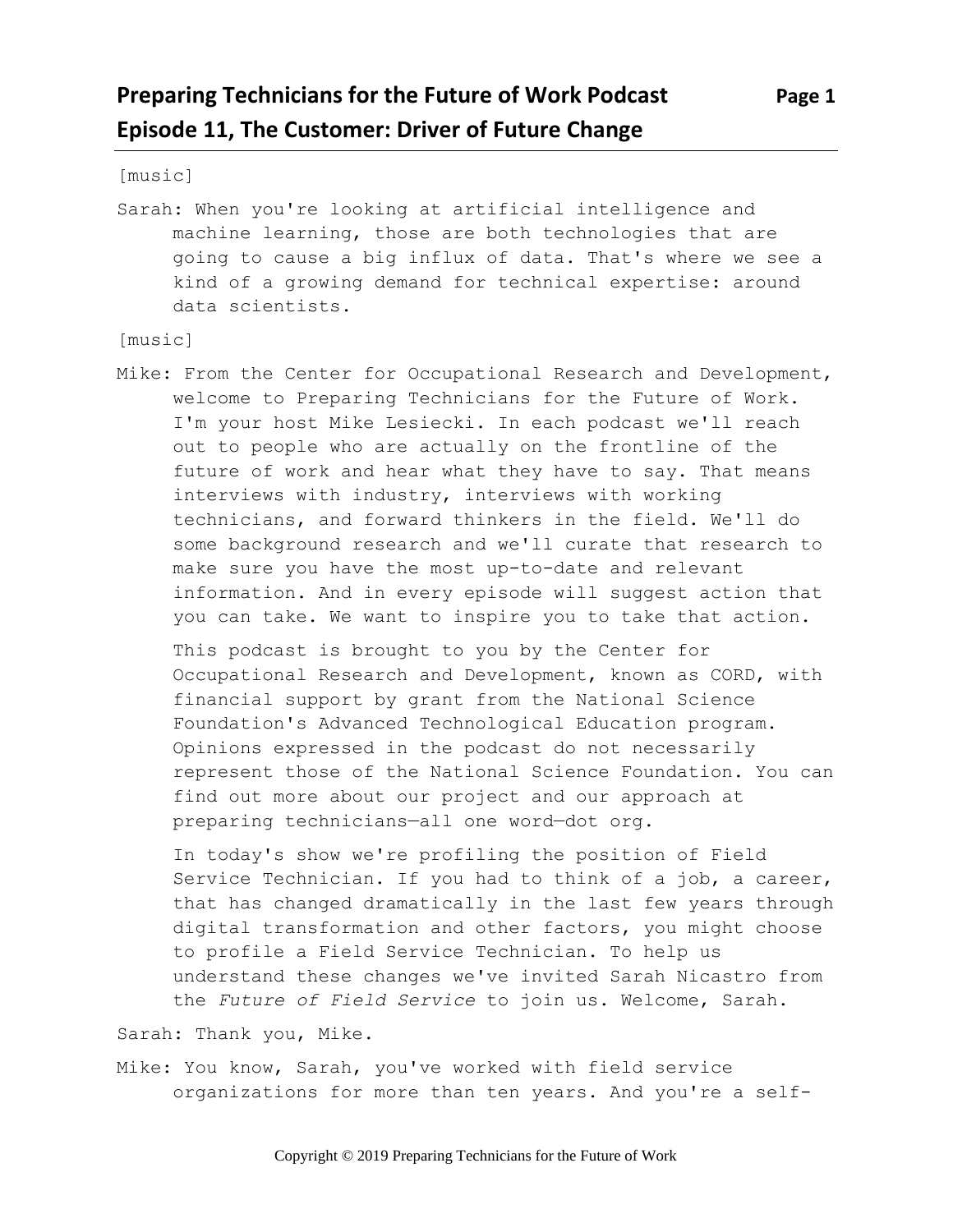# **Preparing Technicians for the Future of Work Podcast Page 2 Episode 11, The Customer: Driver of Future Change**

described "Field Service Evangelist." What do you actually do?

- Sarah: [laughing] It's a great question. The Field Service Evangelist title definitely elicits that question a lot. So, my history in this space is in the media. I was the Editor-in-Chief of a publication called *Field Technologies*  for about eleven years. And about a year ago I was approached by a software company that has a field service management software solution (that company is called IFS) to come on board and launch an independently branded educational resource. And that is what *Future of Field Service* is. I didn't want to use an Editor title, since it technically isn't an independent publication. So, we went with Field Service Evangelist. Field Service is something I'm very passionate about. I really enjoy giving service leaders a platform to share their stories with one another, share lessons learned, come up with ideas of how to innovate within their companies. And we do that at *Future of Field Service* through a number of articles each week as well as a weekly podcast.
- Mike: Well thanks, Sarah. It's interesting! It sounds like your experience in what you're doing now spans a very wide industry segment.
- Sarah: Yes, that is correct. So "field service" gets sort of thrown about as a term. And it's really "services" or "service industries." The audience that I serve includes companies from all different types of service-oriented industries. So, my experience historically would be interviewing folks within service organizations, director level and above, typically, that are responsible for the management of the mobile workforce, responsible for digital transformation efforts, etc. And those companies are not only all different sizes, but in a wide variety of different industries. So, everything from commercial services, residential services, manufacturing, telecommunications, utilities, etc.
- Mike: That's really good, because in our project we also span a very broad industry segment as we prepare technicians for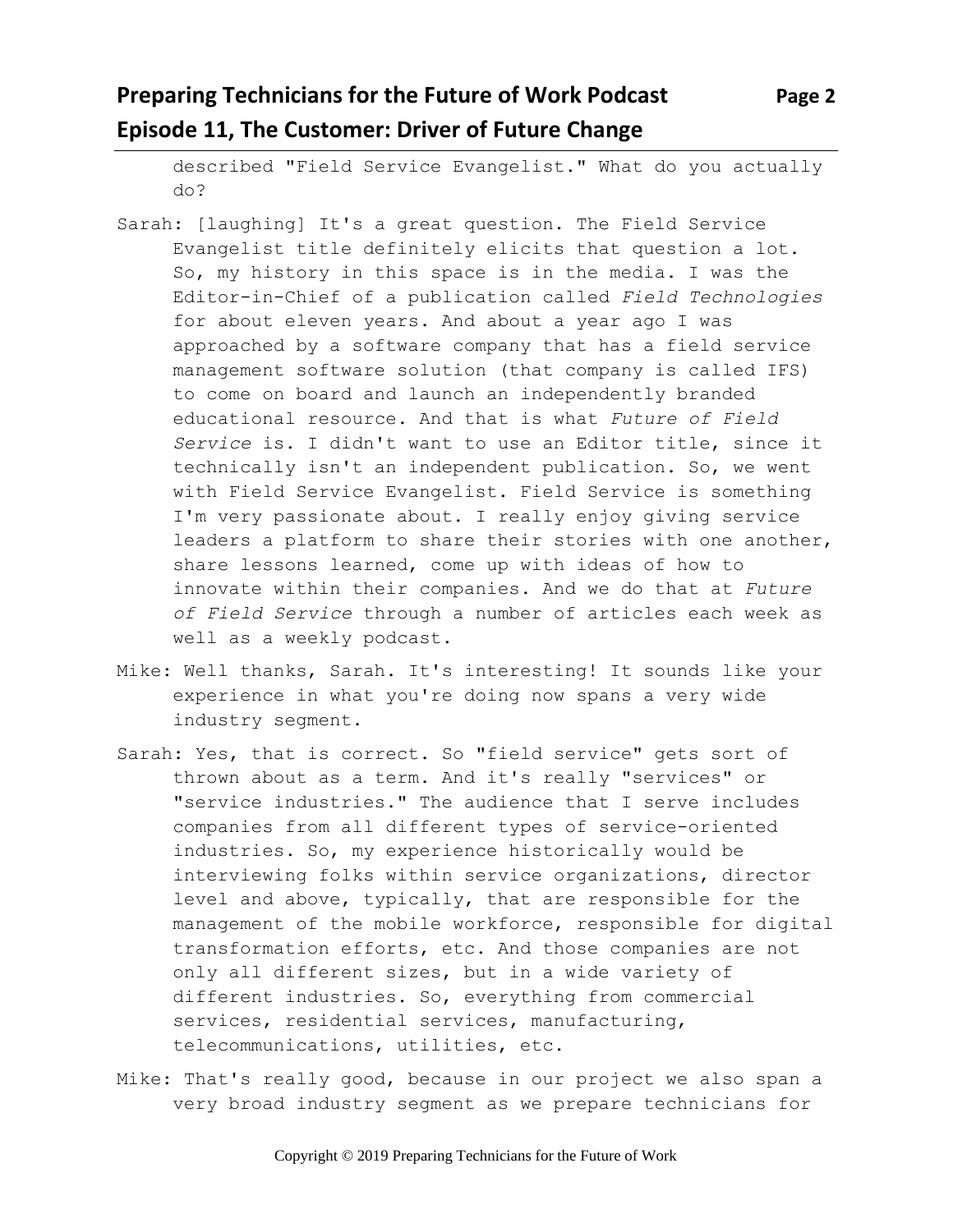## **Preparing Technicians for the Future of Work Podcast Page 3 Episode 11, The Customer: Driver of Future Change**

this future of work. I think, Field Service Technicians—it seems they're really out there on the frontier of what's happening, in terms of those things that you mentioned: digital transformation, and the way they interact with customers. As I mentioned, we focus on preparing technicians for that future. What are you seeing out there, Sarah? What are the trends? What are service techs have to know and to be able to do? And how is that changing?

Sarah: It's a great question. And I think people tend to focus on the technology aspect: technology as the disrupter in this industry. And I think that what is even more interesting is, not to look at HOW digital technology is impacting the field technician's role, but WHY it is impacting the field technician's role. Part of that obviously is because the technology continues to advance. And so, the companies continue to derive value from that technology. But more importantly, I think, the key driver behind "why companies are digitally transforming" and "how companies are innovating" has changed.

So, when I first started interviewing service leaders in this space 12 or 13 years ago, the driver for the changes and investments they were making in their businesses was always around reducing costs and increasing productivity. Those things are obviously still very, very important to these companies. But what has surfaced is a real true focus on the customer. And that is a big shift in this space! And I think that service companies have realized that customer centricity is critical to their success. And field service plays a pivotal role in the customer experience.

If you think about how people buy today: a lot of purchases are made online. And there's certain industries in which a field technician can often be one of the only real faces of the brand that the customer sees. And so, this means that, not only has the world of field technicians changed in terms of the tools they're using, but, I think, even more importantly, in terms of the expectations of them, and what it takes for them to deliver on the desired customer experience.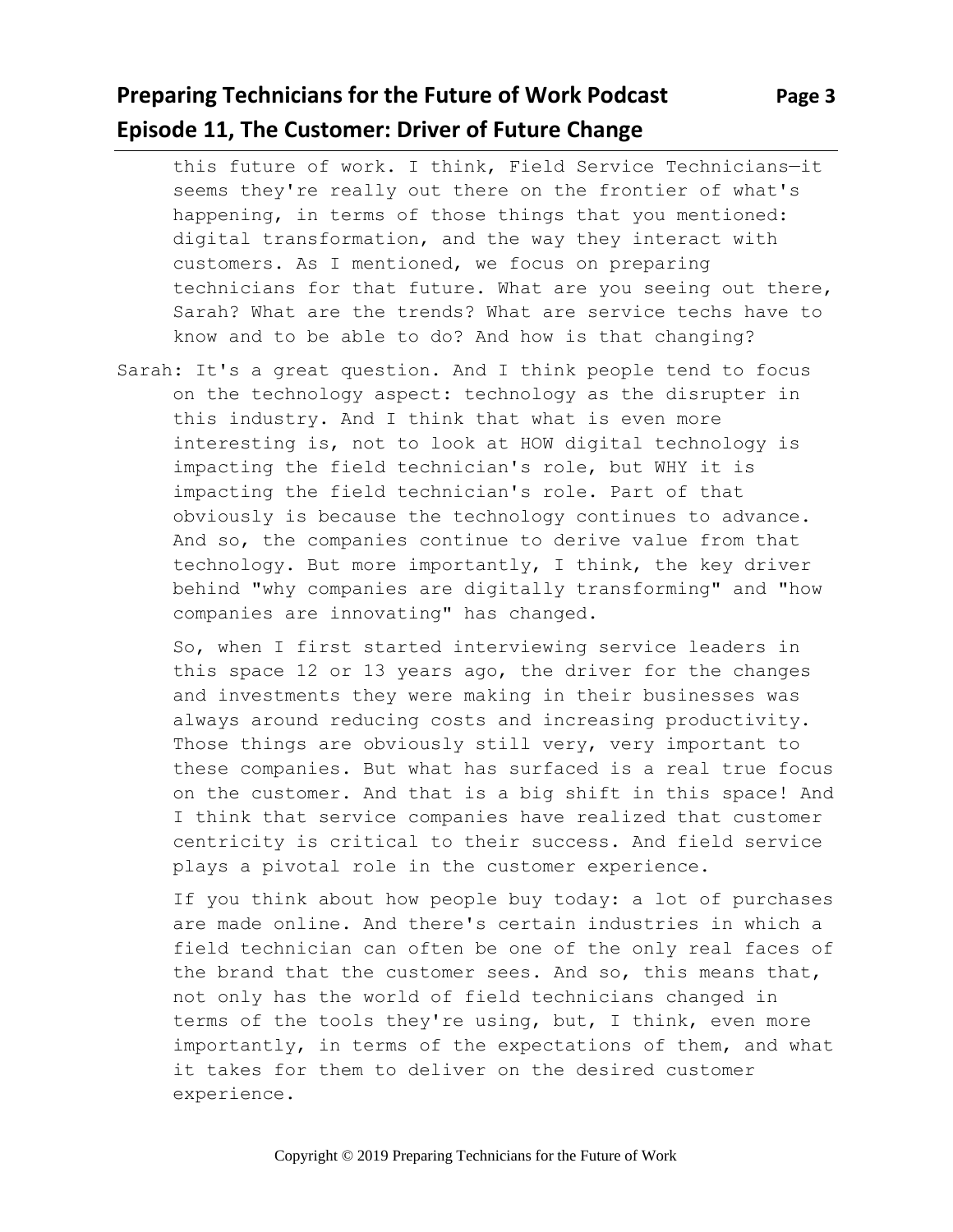## **Preparing Technicians for the Future of Work Podcast Page 4 Episode 11, The Customer: Driver of Future Change**

So, not only knowing how to use the tools that exist today, but also being able to grasp aspects beyond technical aptitude: things like soft skills, and empathy, and personality, and the ability to provide a consultative experience. Things like that are becoming more and more important. It's a really interesting time to be in this space.

Mike: Sarah, I like that term: ability to provide a "consultative experience." You know, I'm thinking about our educational programs. And yes, we stress the technical skills. And yes, we talked a lot about soft skills. But I'm not sure there's yet a focus on (as you mentioned this) customer experience, or what it means to be "consultative." I think maybe our education programs could really take note here. And think about always thinking about technicians as ultimately working with customers— whether it's internal customers or external ones. I think we could gain from doing that. So, thank you for that comment.

Let me ask you another question: how do a generational factors come into play? For example, how do things differ between let's say the older and the younger generations? The people that are existing in the workforce now? The new entrants? What are you seeing now?

Sarah: Yeah, there are some significant differences. When you look at the use of technology and all of the new tools and technologies that are available to companies right now. Older technicians, generally speaking, have a greater resistance to adopting those tools. It's just a factor of, "This is the way I've always done it." "This is how I'm comfortable doing it." And "change" to some degree is uncomfortable for anyone. So, these companies really have to focus on how to introduce these tools to the older generation and how to manage that change in a way that, not only will force them to use the tools, but really to foster a better adoption. To not just get them to check a box, but get them to really buy into the value of those tools.

Younger technicians, on the other side, tend to be far more receptive to the technology. And, in some cases, even seek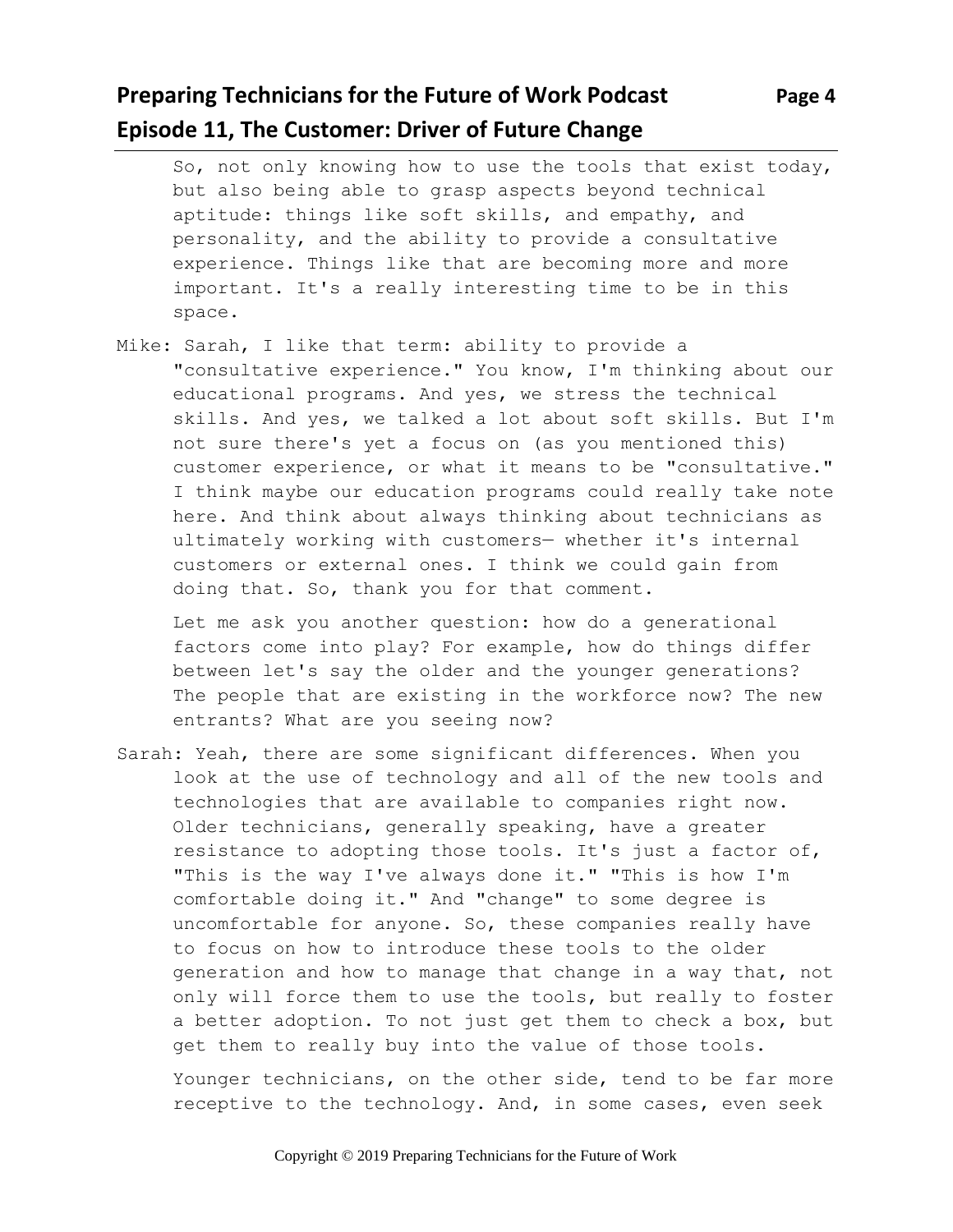## **Preparing Technicians for the Future of Work Podcast Page 5 Episode 11, The Customer: Driver of Future Change**

it out in their job search. They want companies that are using advanced tools and things like that. But, with the younger generation, sometimes the use of technology is almost to the detriment of that really personalized faceto-face experience. And so, this is just a balance that companies really have to strike.

I think the other aspect that I mentioned earlier around soft skills and the ability to provide high touch when you're also going high-tech. That issue, I think, tends to be more related to personality than age. I don't think it's necessarily one group or the other inclines to be betterequipped for what we're demanding of field technicians today. But I think that's more related to personality. So, I know of some organizations that are really taking some time and focusing efforts on adjusting their recruiting and hiring processes to find candidate of any age that are more inclined to deliver the type of customer experience that they want to deliver.

- Mike: Sure. That makes sense. You know, you mentioned these field technicians needing technical skills in addition to the customer related skills as well. What about technologies like AI? Or machine learning? Or augmented reality? I mean, how much does an incoming worker, let's say a graduate from an Associate's Degree program at a technical college. How much about those things do they have to know right then—at the entry point? Or is that something that they'll get "ramped up on" on the job?
- Sarah: That's a good question. Keep in mind my experience is in talking to different service organizations. I'm not actually personally involved in hiring. So, I may be speaking out-of-turn a bit. But my inclination is that it's certainly helpful for incoming technicians to be prepared to use those sorts of tools. But in my opinion, I certainly don't think that they need to be technical experts or have a lot of hands-on experience with them.

And the reason I say that is: the way these tools show up for field technicians, they have to be incredibly simple. Otherwise they're not going to be adopted. So, I think that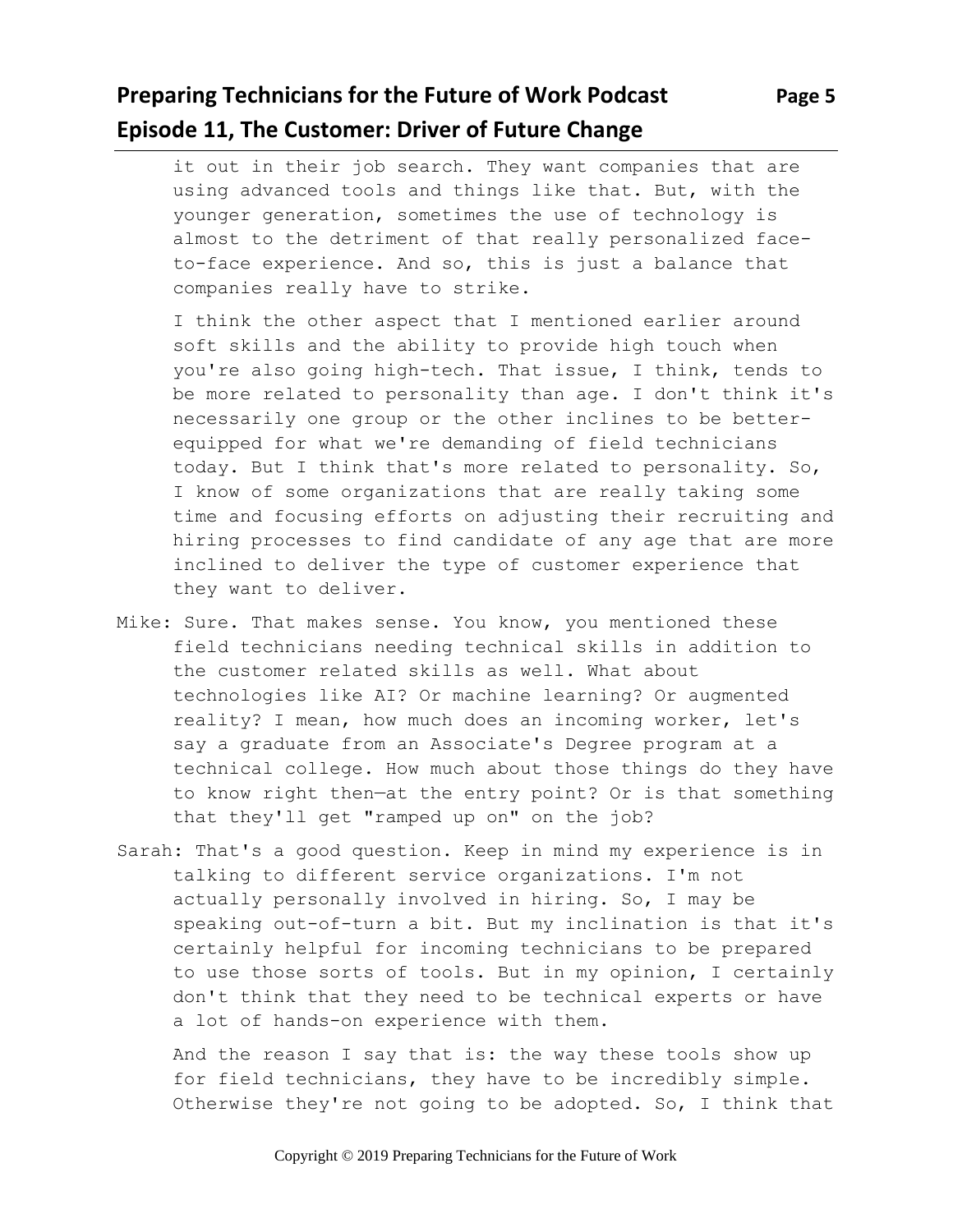## **Preparing Technicians for the Future of Work Podcast Page 6 Episode 11, The Customer: Driver of Future Change**

in in most instances the companies that are deploying those technologies (AI, machine learning, augmented reality), they're doing so in a way that fits well into the workflow, that is intuitive, and easy to use. I think that a familiarity is certainly beneficial, but I don't think that having a deep technical knowledge is necessary. I think that they'll be able to come on board and pick those things up pretty easily because, again going back to the age question, the tools that an incoming technician is going to have to ramp up on are the same tools that these companies are deploying to technicians that have maybe been in the workforce for 20, 25, 30 years. So, they have to meet the level of anyone's technical ability.

The only thing I will say, and I'm not sure how related it is to today's conversation, but I think that where we do see a really increased need for technical expertise is more around data scientists and folks that will help architect these tools in that usable fashion, as well as make use of the data that they provide.

So, when you're looking at artificial intelligence and machine learning, those are both technologies that are going to cause a big influx of data. And there has to be talent within these organizations accompanied by technologies and software solutions that help you make sense of the data. But that's where we see a kind of a growing demand for technical expertise: is around data scientists and things like that.

Mike: That's an interesting comment, Sarah. You know, I was recently talking with a gentleman working at one of the big elevator companies. And he said that, right now, 70,000 of their elevators are now sending back sensor data to their headquarters. And he says they're struggling with that data load, but are learning a tremendous amount, in the AI/machine-learning sense about it. So, I think you're absolutely right about these: need an understanding for the data sciences, those data analytics. That's a good point.

So, here's one last question for you. I want you to take out your crystal ball. What are you seeing as the main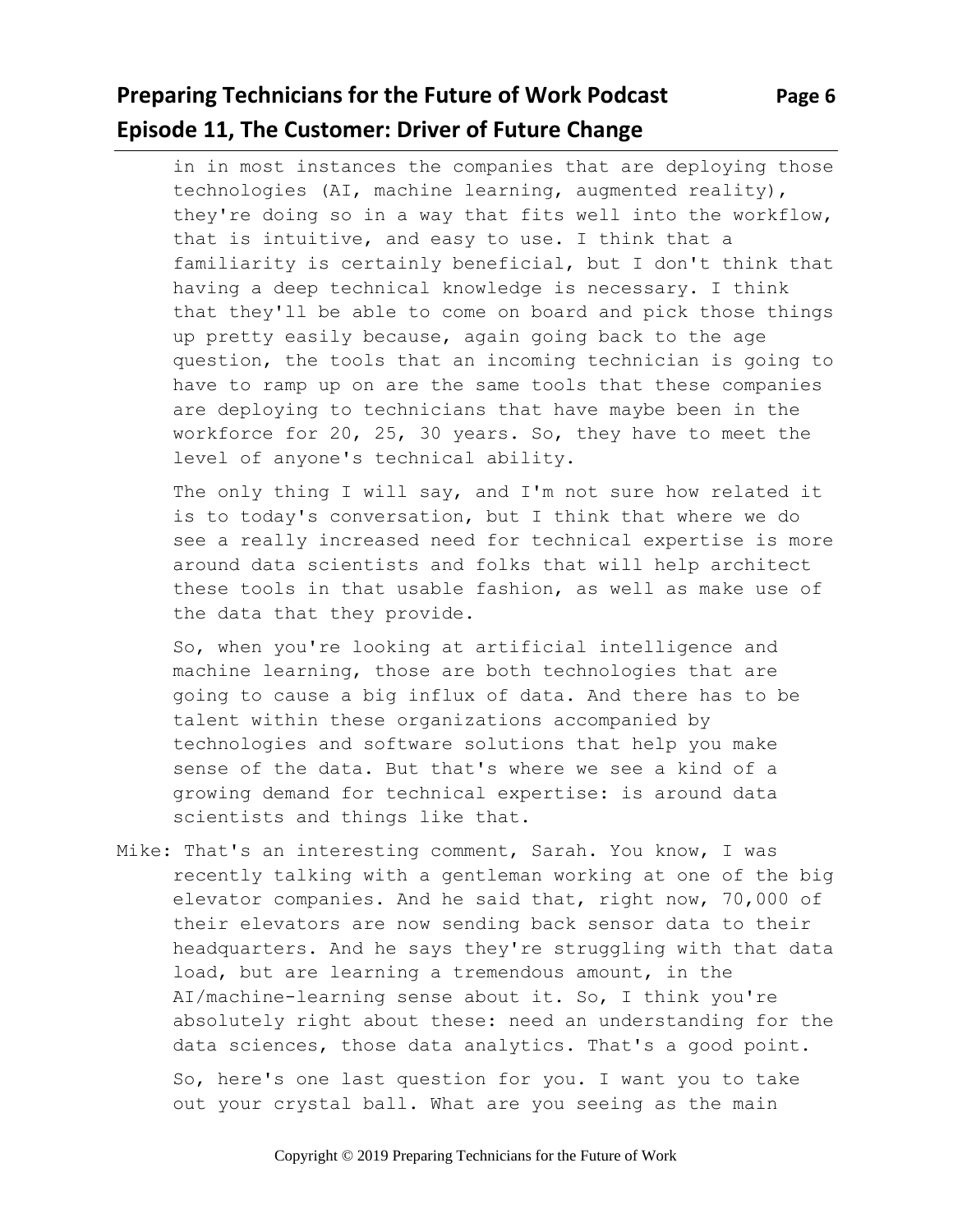## **Preparing Technicians for the Future of Work Podcast Page 7 Episode 11, The Customer: Driver of Future Change**

drivers or challenges in the upcoming years? Think "three to five years out." I mean, are Field Service Technicians going away and being replaced by apps? Or what do you see out there? Say three to five years. What do you think?

Sarah: Yeah, a few things come to mind. The first is, I think we will continue to see a real emphasis on the customer experience, customer centricity, and really expanding on that. And I say that because I think that we're at a point in this industry where companies have recognized—and even embraced—the fact that they HAVE to become truly customercentric to succeed. But I think we're still at a point where some companies kind of know the steps they want to take to do that, and others are still wondering exactly what that looks like for them. So, I think that's going to be a continued focus.

We talk a lot about servitization or the outcomes-based economy. And that ties back to looking at the customer journey and really understanding, from a field technician perspective: when you send someone in with some sort of technical skill to fix a point-specific problem, that used to be acceptable. But the reality is that needs to be tied in with the whole customer journey. And there are other aspects of that journey that that technician can address. And so, shifting from delivering a service, a break-fix type service, to delivering more of an experience and more outcomes is something that I think companies will continue to embrace.

Along with that, we see companies, service organizations, really looking at how to take that customer journey and find ways to leverage it to create additional revenue streams. So that maybe—I could use for example Dish Network. Dish Network historically has been a company that provides, and installs, and services satellite TV equipment. And they've branched out now to where their technicians are also installing equipment from Samsung and different companies. So, they're really taking their traditional service model and sort of "turning it on its head." And with that comes the need for a significant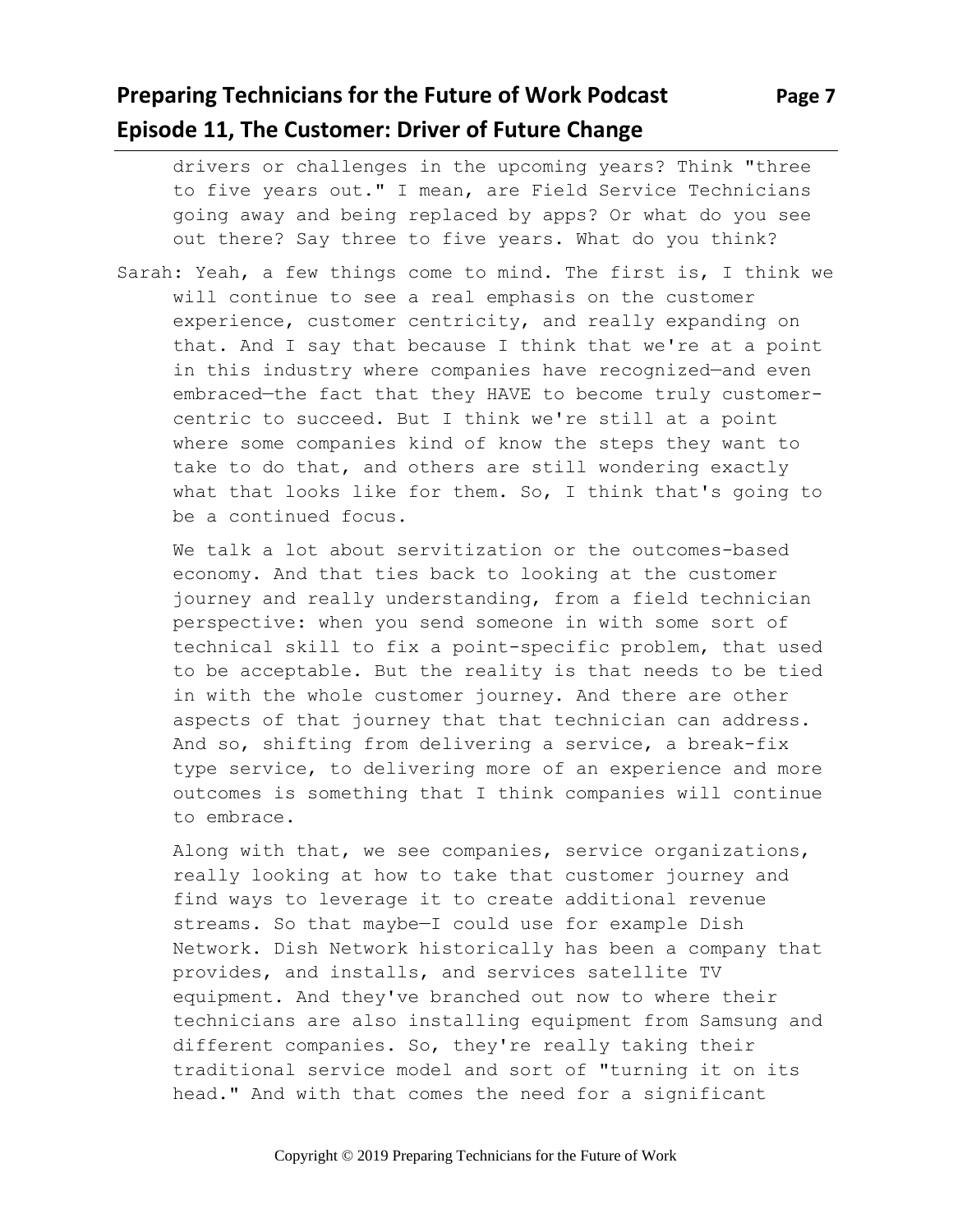## **Preparing Technicians for the Future of Work Podcast Page 8 Episode 11, The Customer: Driver of Future Change**

amount of flexibility among the workforce. Because that workforce is going to be asked to do different tasks than they have before. And wear more hats than they had before. And so that's something that I think will continue.

Another is, I think we will certainly see increased use of AI and augmented reality. Augmented reality, I think, has some significant value propositions for service organizations in a couple areas. One, related specifically to the aging workforce. So, as you have workers that are nearing retirement age, that maybe don't want to be out in the field day to day to day servicing equipment, or what have you. Using augmented reality you can have an incredibly knowledgeable worker sitting in the back office that may use AR to interact with three, four, five newer technicians in the field, and really provide that hands-on training and support without actually being with them. And I think that that's hugely valuable for companies. Particularly when you can capture those interactions in most augmented reality solutions and sort of build a knowledge library from them. So, at the same time as you're training newer technicians, you're also capturing the tribal knowledge of some of those older workers.

I certainly don't see technicians being replaced by AI, or robots, or an app, or anything else. But I do think, as I alluded to earlier, we will continue to see the automation of non-value-added tasks. So, some of the things that can be automated, will. And that will free up bandwidth from those technicians to focus more on some of the aspects of the job that are going to become more important.

So, as I said, the higher technology used, the higher touch things need to be with the customer to sort of balance that out. And so, I see AI as a way to give the technicians time back to do more value-added service tasks.

And finally, also related to those tasks becoming automated, I think as that happens, we will also see some re-skilling and up-skilling of the technician workforce. And that could be in a lot of different ways. It could be in more consultative positions, as I mentioned earlier. It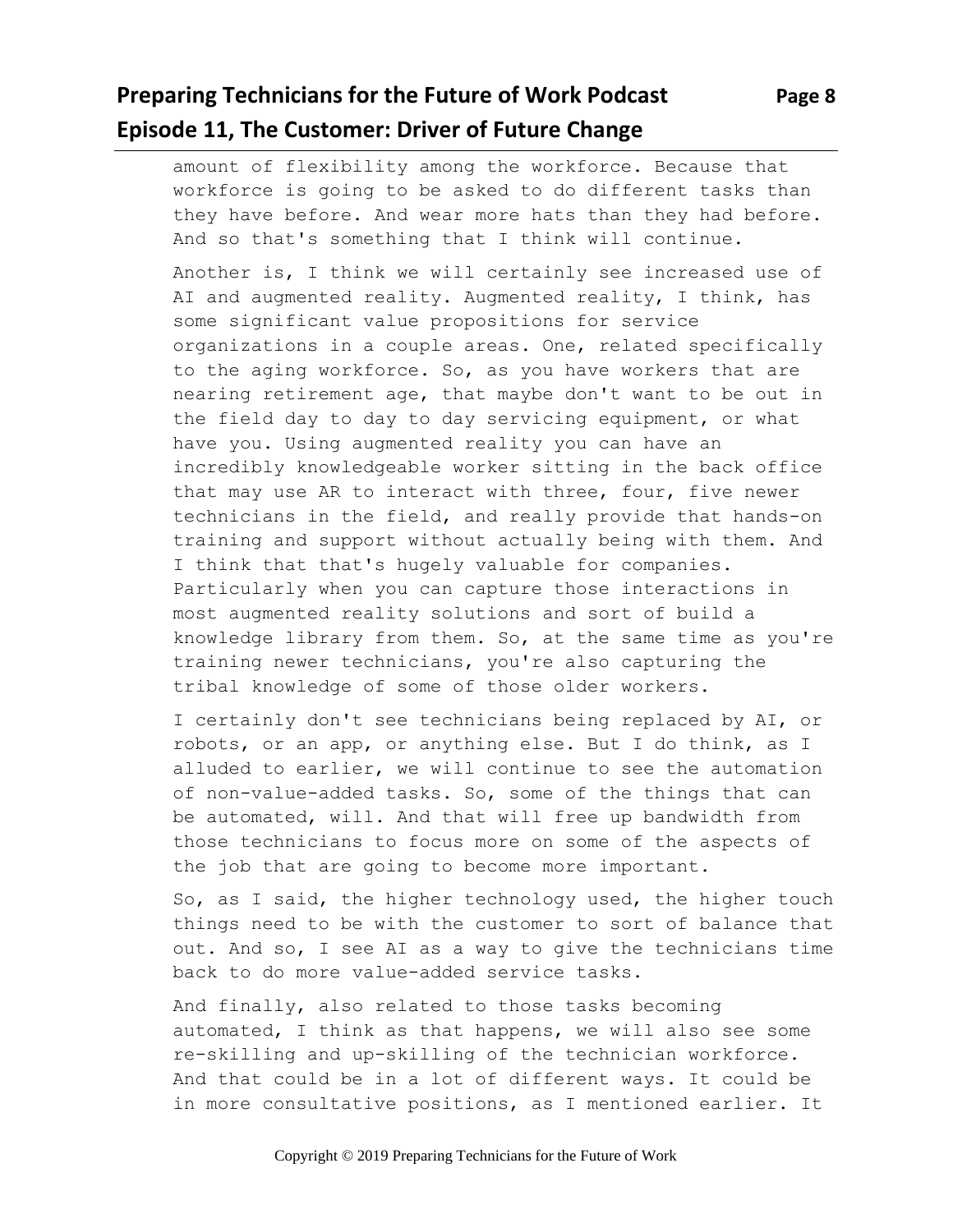## **Preparing Technicians for the Future of Work Podcast Page 9 Episode 11, The Customer: Driver of Future Change**

could be training. It could be related to making use of that data. It could be related to product development. Or really just back to how the role will evolve, and just focusing more on the human experience, and being more people centric. But I think that there is no denying the fact that the role is going to evolve as we head into the next three to five years. And I think it'll be very, very interesting to see exactly what that looks like.

- Mike: That was a pretty good read of that crystal ball of yours there, Sarah!
- Sarah: [laughing] Yes, thanks. It's not my area of expertise. But you asked. And so, I gave you my thoughts.
- Mike: As we wrap up for today, here's my takeaways. I've always admired Field Techs because they're out there on the front line. Often, they really have to make things work. The customer only wants that thing to be working again. But now I see from talking to you that, in addition to that challenge, I like your terms: the "customer experience" and "customer centricity." I think our education programs can start taking knowledge of this and really start folding that in to their learning activities, right? They can learn in a simulated experience: how to deal with customers and the type of things that they might be able to do. I think it's a challenging career. I think it's growing.

I was on a webcast the other day from Bell & Howell. And they're enhancing their service organization. They're looking to hire nationwide 200 technicians. This is a growing dynamic business that provides value to them and value to the customer. So, it's pretty cool.

Sarah: It is. And I think you're absolutely right. The opportunity for field technicians is going to increase. But the skills and aptitudes required of them is also going to continue to change. So, I certainly think your point is very important for educators that are listening. Technical aptitude and mechanical aptitude in those situations is very important. But I think that more and more of these companies are really, really focused on: they feel they can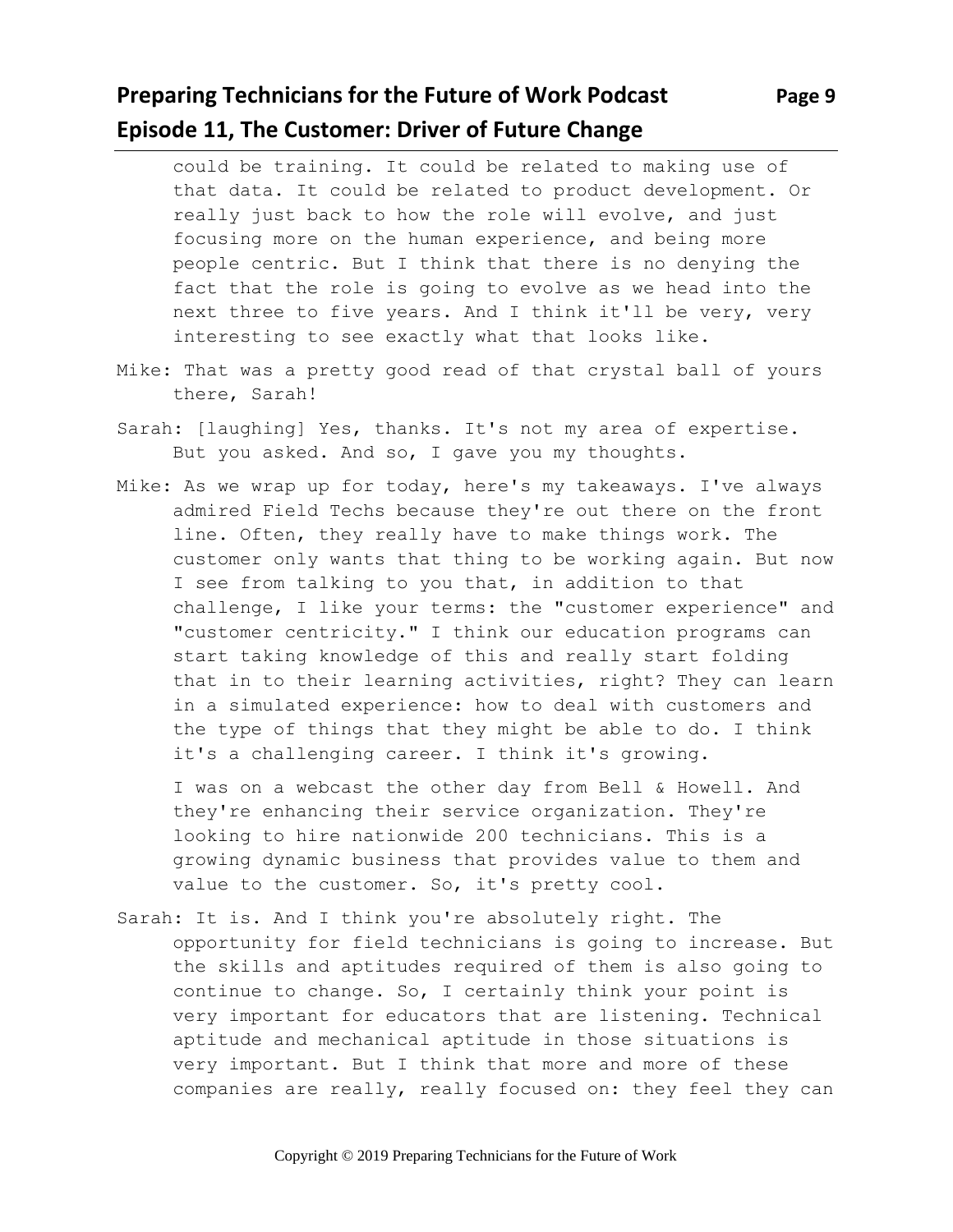#### **Preparing Technicians for the Future of Work Podcast Page 10 Episode 11, The Customer: Driver of Future Change**

teach that part, even if they brought someone in without that experience. They can teach that part. Where they struggle is teaching a lot of the soft skills, and the communication skills, and the consultative skills, and things like that. So, I think incorporating that more into the curriculum will really help technicians get good jobs when they enter the workforce.

- Mike: That's a great concluding comment, Sarah. We're going to take that to heart. Thank you, again, for joining us today. In the Show Notes we'll put a link to your podcast. What is the URL for your podcast?
- Sarah: So, the podcast is on www.FutureOfFieldService.com. You can find it there and it's also available on all of the major podcast platforms.
- Mike: Well, thanks very much, Sarah. I appreciate your joining us today and looking forward to talking to you again in the future.
- Sarah: Thank you for having me.

[music]

Mike: That's it for today, listeners. The Customer, one of the key drivers for the development of the future technician workforce. We saw today how the focus on customers is dramatically changing what a skilled technician has to do, and what they can do.

So, here's your actions from today. This is for both educators and industry. You have strong partnerships. Use that partnership. Educators: invite one of your industry members who has a strong field service organization as part of their business. Invite them into the classroom to talk to your students about these careers: what it means, what they're looking for. And believe me, they'll WANT to come into your classroom because they're struggling to fill that increasing demand for skilled field technicians across industry sectors.

Number two. In the Show Notes I have an article by Deloitte. It's a white paper. And it talks about field